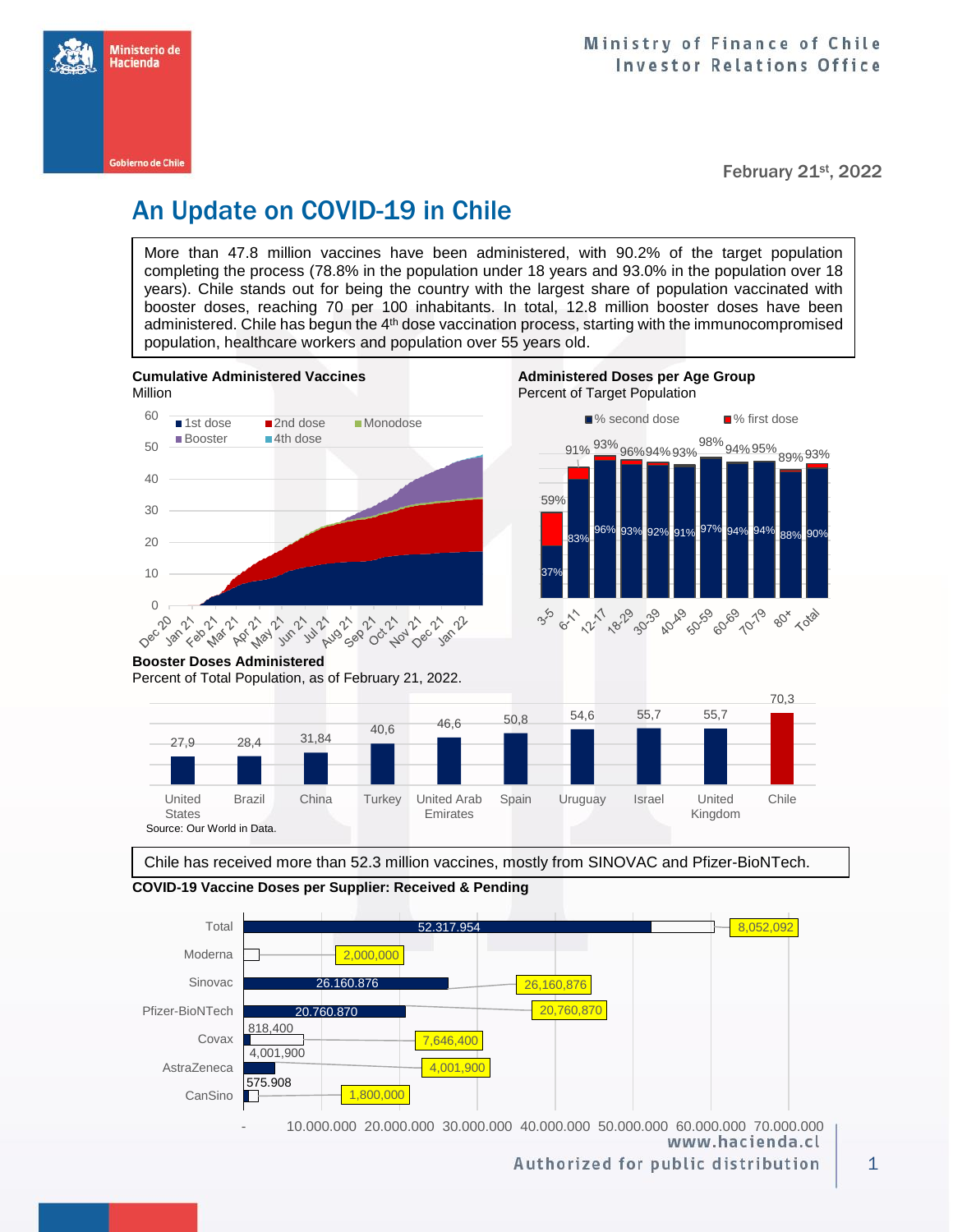

February 21st, 2022

During the last week the increase in the number of cases as well as PCR test positivity rates have moderated.

#### **COVID-19 Cases in Chile PCR Test Positivity Rate**

Ministerio de<br>Hacienda

**Gobierno de Chile** 

People (thousands), Data through February 21<sup>st</sup>.

. Data through February 21<sup>st</sup>.



Currently, 69.7% of the national population is in Paso 3 (Step 3) and 30.3% of its population is in Paso 2 (Step 3).





### 2